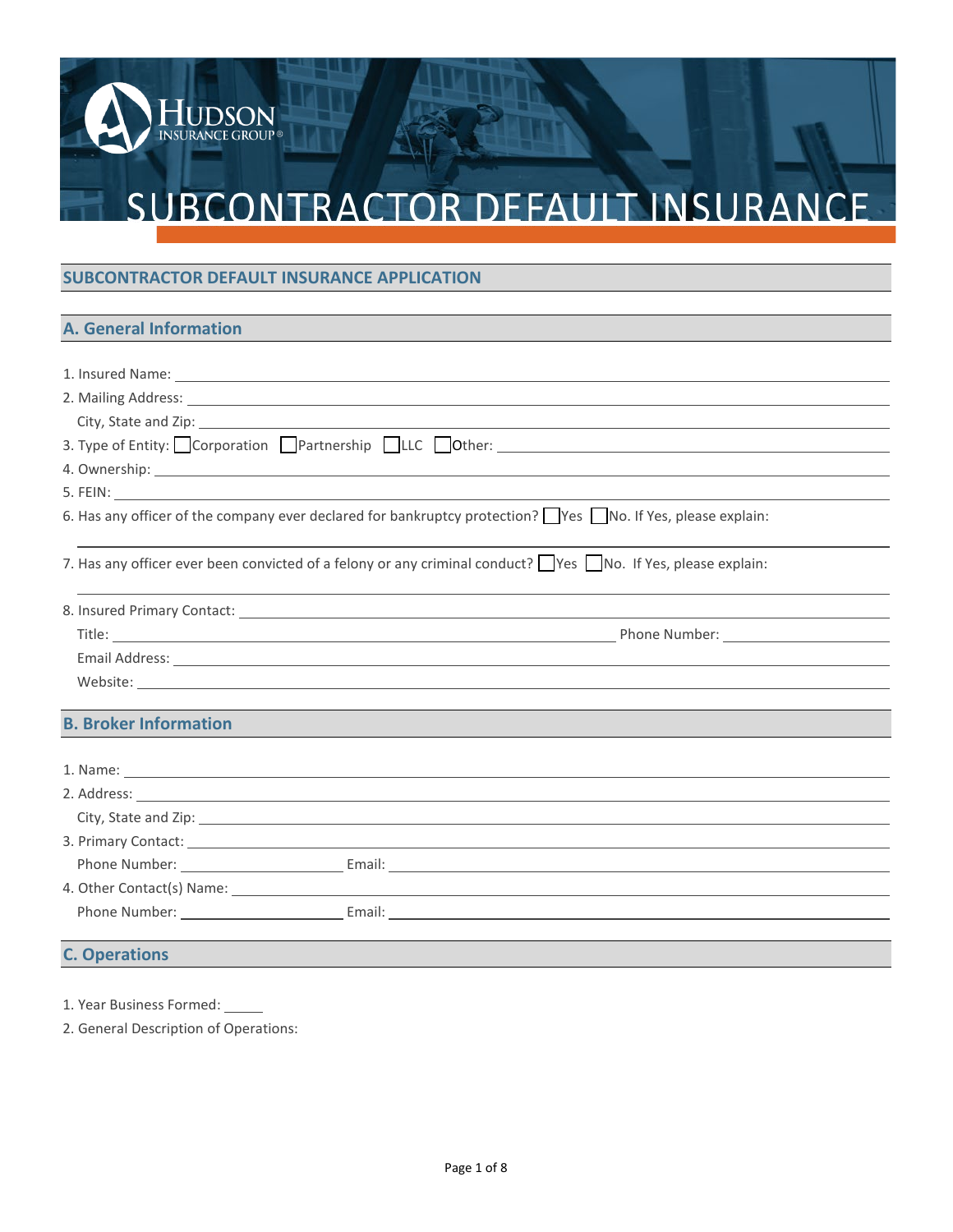| 3. Total # of Employees: | Home Office: | Field: |
|--------------------------|--------------|--------|
|--------------------------|--------------|--------|

|  |  | 4. Annual Revenue / Subcontract Volume: |  |
|--|--|-----------------------------------------|--|
|  |  |                                         |  |

| Year           | Revenue | <b>Subcontract Volume</b> |
|----------------|---------|---------------------------|
| Estimated 2020 |         |                           |
| Projected 2019 |         |                           |
| 2018           |         |                           |
| 2017           |         |                           |
| 2016           |         |                           |

5. Fiscal Year End:

- 6. Current Backlog:
- 7. Estimated months to work through:

8. % of work Negotiated vs Lump sum: \_\_\_% Negotiated \_\_\_% Lump sum

9. Public vs Private: % Public % Private

#### 10. Top 5 States You Work In:

| <b>State</b> | % |
|--------------|---|
|              |   |
|              |   |
|              |   |
|              |   |
|              |   |

#### 11. Any New Geographic Markets Anticipated in next 3 Years?

| <b>State</b> | State | <b>State</b> | <b>State</b> |  |
|--------------|-------|--------------|--------------|--|
|              |       |              |              |  |

#### 12. Work by Market Segment:

| % of Work | <b>Market Segment</b>     | % of Work | <b>Market Segment</b>      |
|-----------|---------------------------|-----------|----------------------------|
|           | <b>General Commercial</b> |           | Industrial                 |
|           | Education                 |           | Residential (For Sale)     |
|           | Healthcare                |           | Residential (Not For Sale) |
|           | Hospitality               |           | Other:                     |
|           | Retail                    |           | Other:                     |

13. Labor Type: Union vs Non Union: 6% Union 18% Non union

- 14. Delivery Method: \_\_ % GC
	- % CM @ Risk
	- % CM Agent
	- % Design Build
	- % Other

#### **D. Project History**

1. Describe Largest Project Completed in Past 5 Years:

#### 2. 3 Largest Projects in Last 5 Years:

| <b>Construction Volume   Year Completed</b> | <b>State</b> | <b>Market Segment</b> |
|---------------------------------------------|--------------|-----------------------|
|                                             |              |                       |
|                                             |              |                       |
|                                             |              |                       |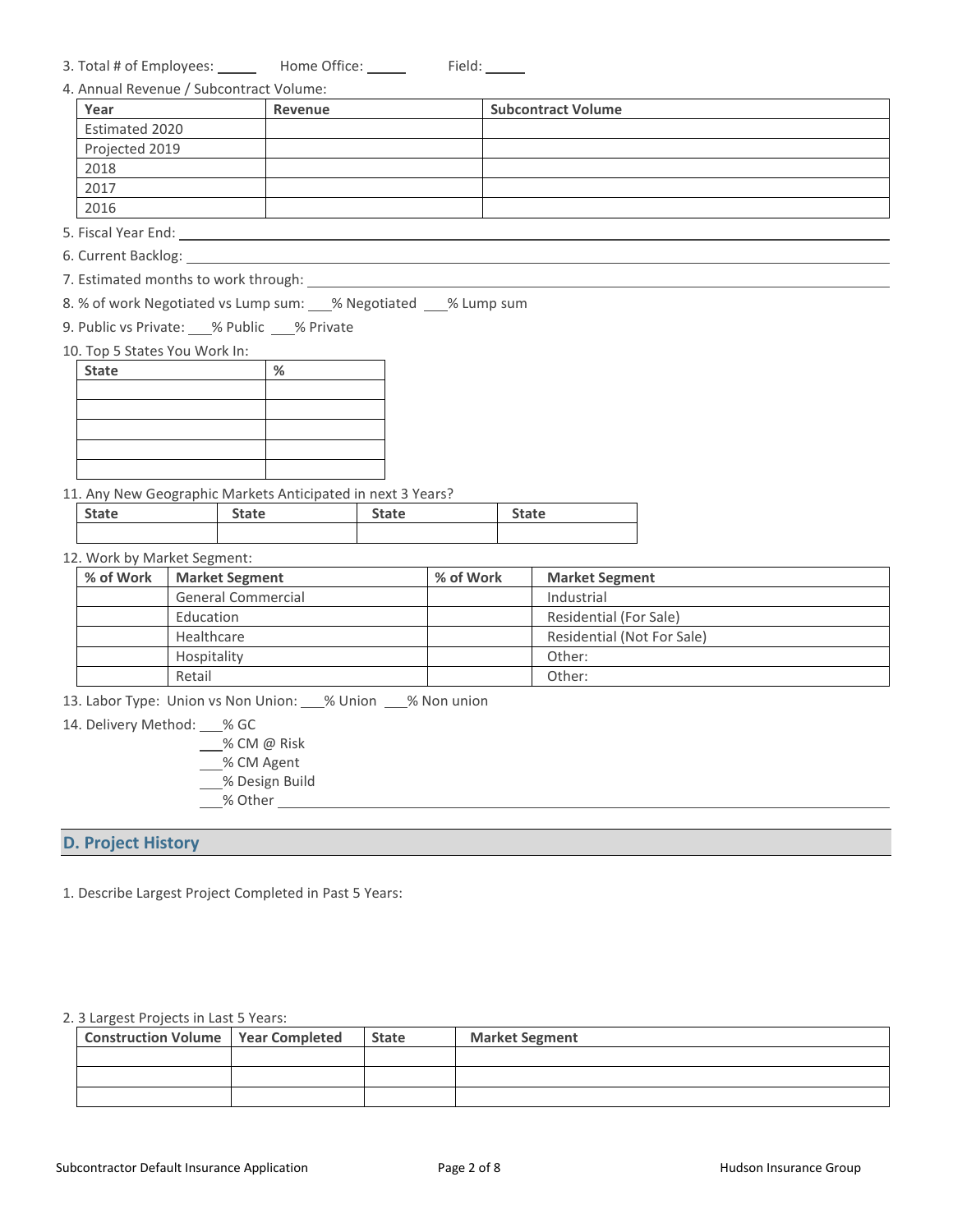|  |  |  | 3. 3 Longest Projects in Last 5 Years: |  |  |  |  |
|--|--|--|----------------------------------------|--|--|--|--|
|--|--|--|----------------------------------------|--|--|--|--|

| <b>Duration (Months)</b> | <b>Year Completed</b> |  |  |
|--------------------------|-----------------------|--|--|
|                          |                       |  |  |
|                          |                       |  |  |
|                          |                       |  |  |

- 4. # of Jobs Underway: Total Number: \_\_\_\_\_\_ Typical Range from (Low) \_\_\_\_\_\_ To (High) \_\_\_\_\_\_. Average: \_\_\_\_\_\_
- 5. Typical project duration (in Months): From (Short) \_\_\_\_\_ To (Long) \_\_\_\_\_. Average: \_\_\_\_\_
- 6. Have you ever not completed a job?  $\Box$  Yes  $\Box$  No
- 7. Had your surety complete a project?  $\Box$  Yes  $\Box$  No

#### **E. Risk Management Approach**

1. Bonding Philosophy (i.e. bond all subs > \$100,000):

|  | 2. % of subs bonded | $\frac{6}{5}$ Threshold (e.g. >100k) $\frac{1}{5}$ |  |  |
|--|---------------------|----------------------------------------------------|--|--|
|  |                     |                                                    |  |  |

3. % of suppliers bonded \_\_\_\_% Threshold (e.g. >100k) \_\_\_\_\_\_\_\_\_\_\_\_\_\_\_\_\_\_\_\_\_\_\_\_\_\_

#### **F. Owners**

1. % of Work with Repeat Owners:  $\_\%$ 

- 2. Typical Owner Types:
- 3. % of Work Fast Tracked: %
- 4. 5 Largest Repeat Owners:

5. MBE/WBE/SBE Usage: \_\_\_%

6. % of Projects with MBE/WBE/SBE requirements: \_\_\_%

7. Typical Required Participation:

### **G. Subcontractor / Supplier History**

#### 1. 5 Largest Subcontracts / Suppliers:

| Contract Value Project Name |
|-----------------------------|

2. Average Size Subcontract:

- 3. Total Estimated # of Active Subcontracts:
- 4. Total Estimated # of Active Suppliers: \_\_\_\_\_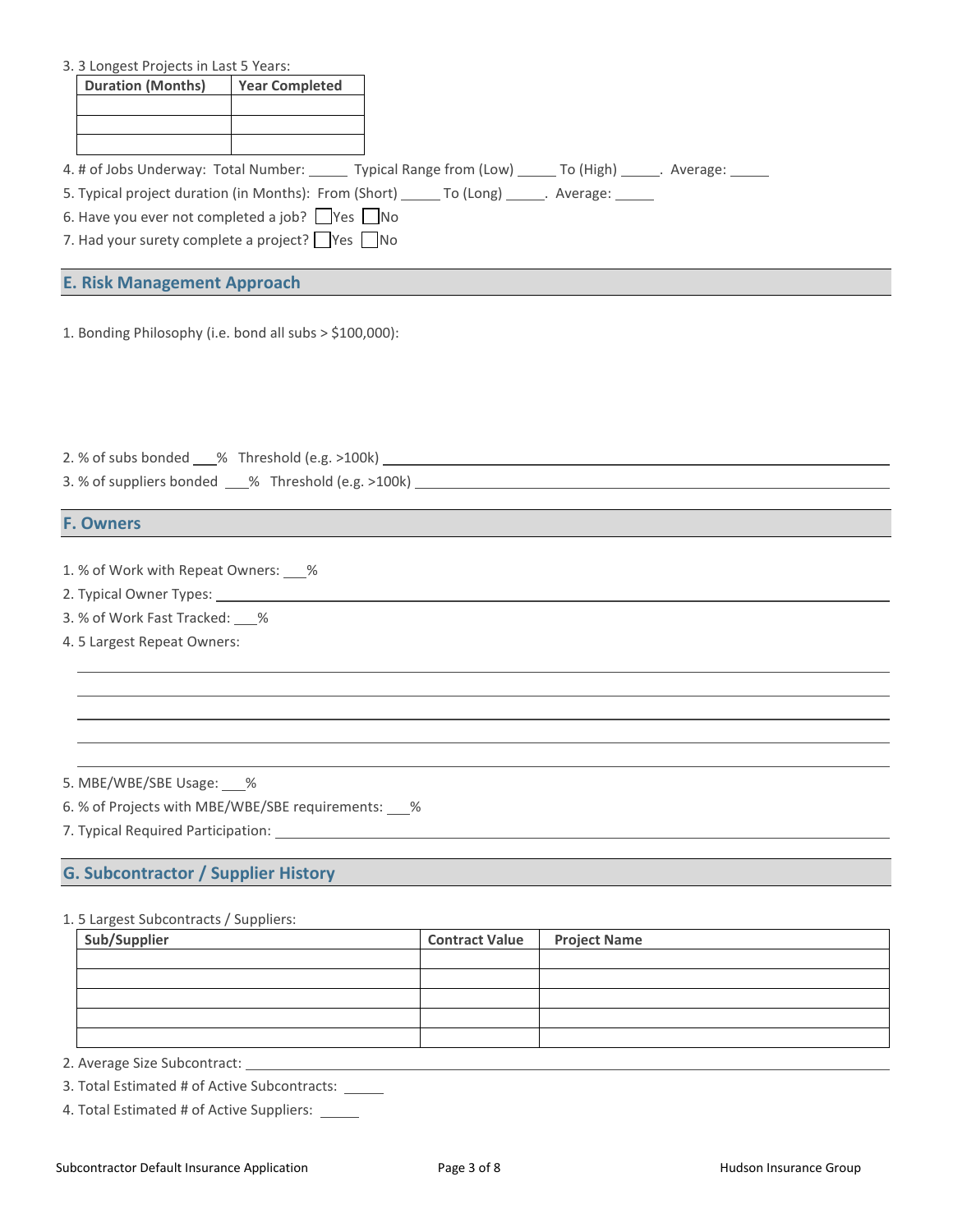1. Do You Currently Purchase SDI?  $\Box$  Yes  $\Box$  No. If yes, How long have you used SDI:  $\Box$  Years

If not, a current user of SDI, please provide a structure you would like to see quoted.

|  | 2. Current Program Structure: |
|--|-------------------------------|
|  |                               |

| 3 Year/Program: 2008 2012 2023 2024 2024 2022 2023 2024 2022 2023 2024 2022 2023 2024 2022 2023 2024 2022 2023          |  |
|-------------------------------------------------------------------------------------------------------------------------|--|
| OR 2 Year Aggregate: 2008 2 Year Aggregate:                                                                             |  |
| 3. Estimated Annual Volume: New York Contract and Security Annual Volume: New York Contract and Security Annual Volume: |  |

#### **I. Subcontractor Default History**

1. List all Formal Subcontractor / Supplier Defaults in Last 5 Years >\$50,000 (please provide separate attachment if required):

| Subcontractor/<br>Supplier | <b>Trade</b> | Contract<br>Value | Loss<br>Estimate | <b>Reason for</b><br><b>Default</b> | Year<br><b>Defaulted</b> | Project<br>Name |
|----------------------------|--------------|-------------------|------------------|-------------------------------------|--------------------------|-----------------|
|                            |              |                   |                  |                                     |                          |                 |
|                            |              |                   |                  |                                     |                          |                 |
|                            |              |                   |                  |                                     |                          |                 |
|                            |              |                   |                  |                                     |                          |                 |
|                            |              |                   |                  |                                     |                          |                 |

2. Who in your organization has the authority to default/terminate a subcontractor:

## **J. Estimating & Bid Solicitation**

1. Do you estimate project costs by trade prior to soliciting subcontractor bids?  $\Box$  Yes  $\Box$  No

2. How many estimating resources are on staff:

3. What is included in your typical bid package:

4. How many subcontractors do you typically obtain bids from for each package:

5. Under what circumstances do you meet with subcontractors prior to award to review work scope and bid amount:

6. How do you track your total exposure with a subcontractor at any given time:

| 7. Do you restrict awarding additional subcontracts if that sub has met a threshold? Wes No. If yes, who makes that |  |
|---------------------------------------------------------------------------------------------------------------------|--|
| determination:                                                                                                      |  |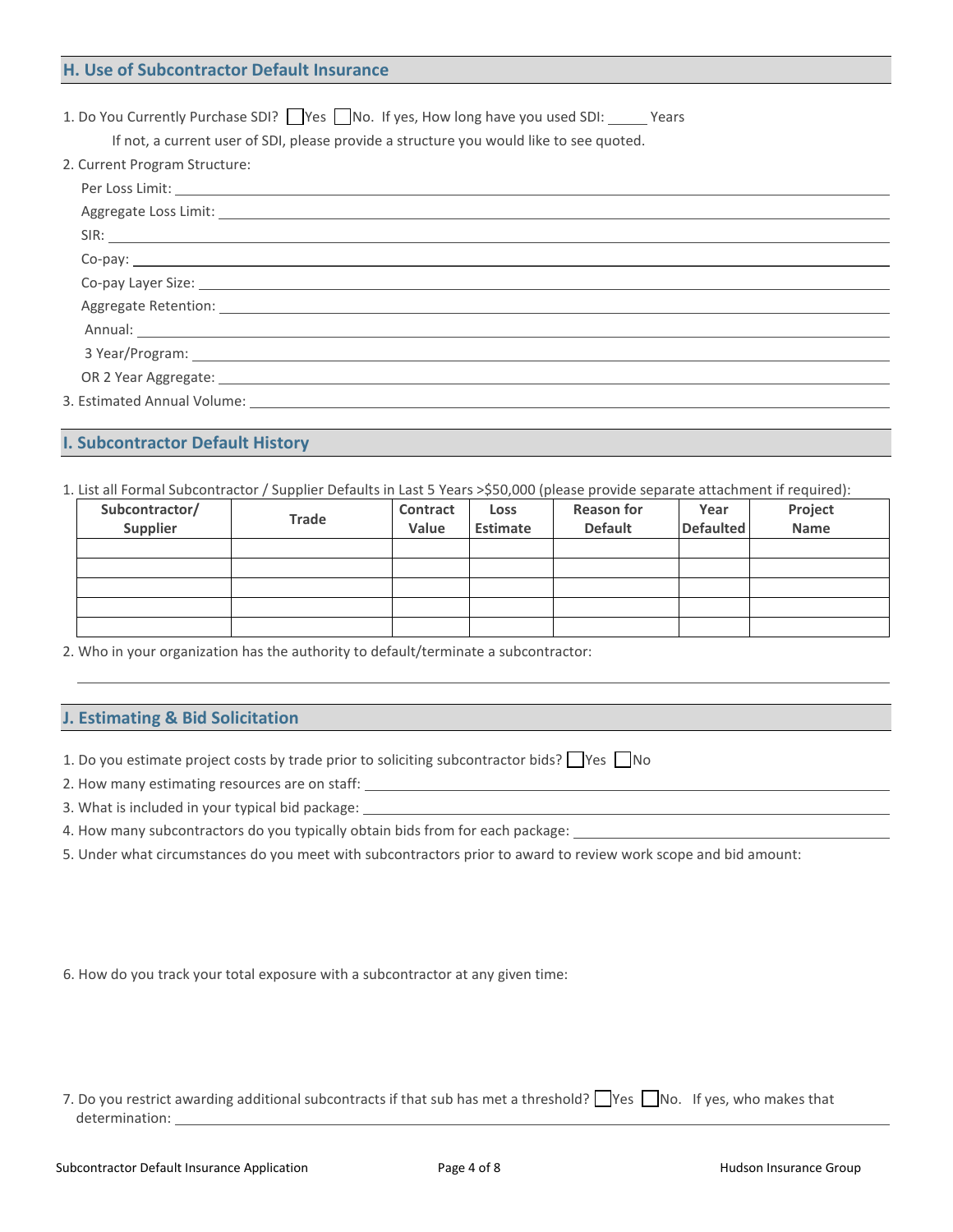| <b>K. Subcontractor Prequalification</b>                                                                                 |
|--------------------------------------------------------------------------------------------------------------------------|
|                                                                                                                          |
| 1. Do you have a formal/written subcontractor prequalification program? $\Box$ Yes $\Box$ No                             |
| 2. Do you maintain a database of pre-qualified subcontractors? $\Box$ Yes $\Box$ No                                      |
| 3. How often do you update a subcontractors information: at time of new bid annually other                               |
| 4. Do you use a 3rd party pre-qualification service? Ves No. If yes, which vendor:                                       |
| 5. Who in your organization is responsible for final selection of subcontractors:                                        |
| 6. Who in your organization is responsible for determining if a subcontractor is enrolled in your SDI program vs bonded? |
|                                                                                                                          |

7. How do you mitigate the risk of a sub that appears to have an elevated risk profile:

| 8. Do you have a formal post-completion evaluation of subcontractor performance? $\Box$ Yes $\Box$ No |  |
|-------------------------------------------------------------------------------------------------------|--|
| 9. How do you prequalify subcontractors when entering into a new geography:                           |  |

10. Do you have any controls in place to monitor how your subcontractors select their subcontractors? Wes No. If yes, how:

**L. Subcontractor Management**

1. Who is responsible for approving subcontractor requested changes to your standard subcontract agreement:

2. Under what circumstances will you allow a subcontractor to start work without an executed subcontract agreement:

3. What is your process to approve change orders:

4. How often do you update project schedules:

5. Who is responsible for schedule updates:

6. Who is responsible for verification of installed quantities and completed work submitted by a subcontractor:

7. Who is responsible for final payment approval for requests by subcontractors? (is there a multi-level approval process):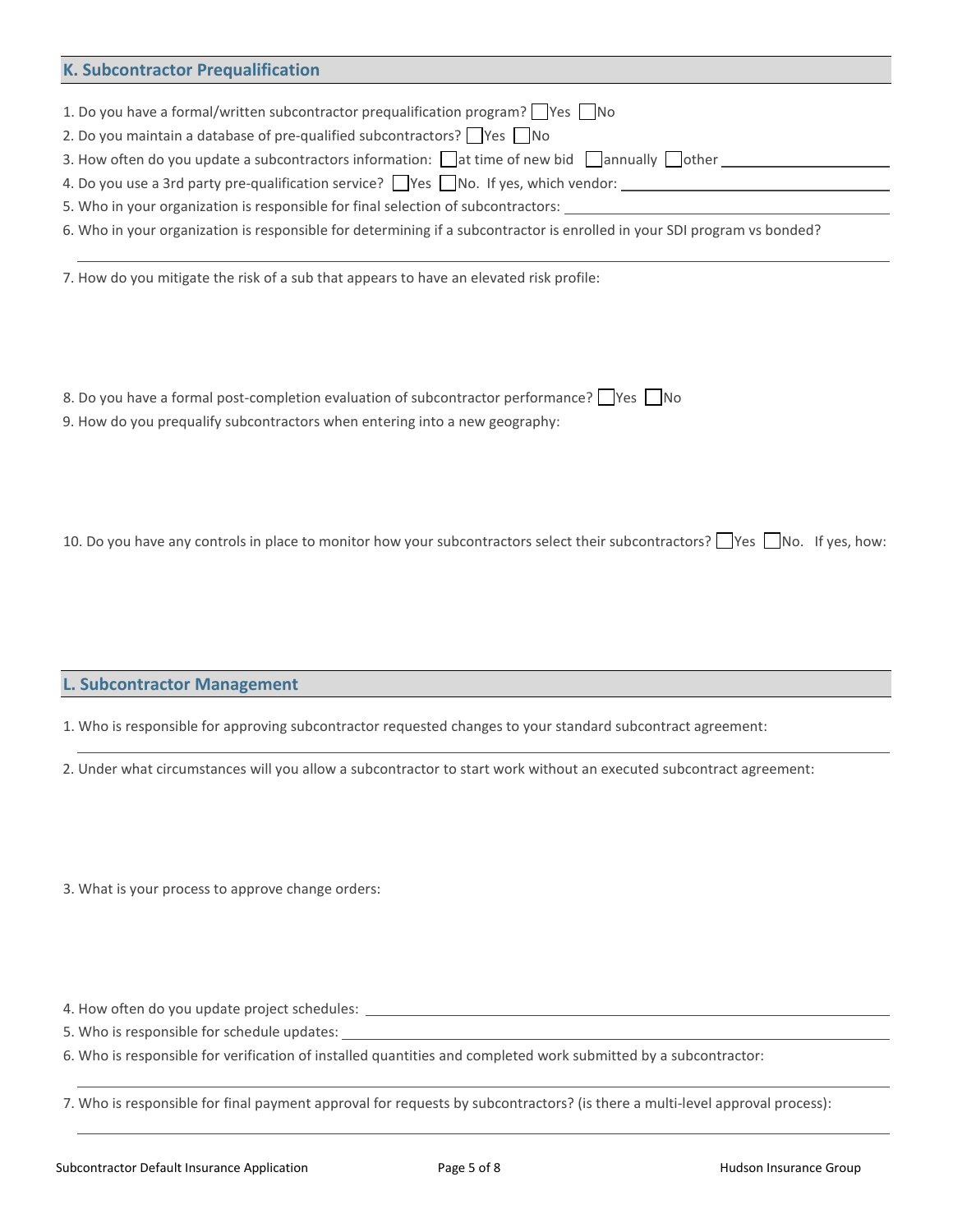8. Do you require lien releases? Wes No. If yes, what is your process:

9. From which subcontractor tiers do you require lien releases:

10. How do you verify executed lien releases:

11. Under what circumstances would you use joint checks to pay subcontractors:

12. Do use utilize CIPs for GL coverage? Wes No. If yes, when:

| <b>M. Quality</b>                                                                                                                                                                                                                                                                                                                                |
|--------------------------------------------------------------------------------------------------------------------------------------------------------------------------------------------------------------------------------------------------------------------------------------------------------------------------------------------------|
|                                                                                                                                                                                                                                                                                                                                                  |
| 1. Do you have a written QA/QC Program? Yes No                                                                                                                                                                                                                                                                                                   |
| 2. Who is responsible for QA/QC for your organization:                                                                                                                                                                                                                                                                                           |
| the search of the search of the contract of the contract of the contract of the contract of the contract of the<br>그는 그 사람들은 그 사람들은 그 사람들을 지르며 그 사람들을 지르며 그 사람들을 지르며 그 사람들을 지르며 그 사람들을 지르며 그 사람들을 지르며 그 사람들을 지르며 그 사람들을 지르며 그 사람들을 지르며 그 사람들을 지르며 그 사람들을 지르며 그 사람들을 지르며 그 사람들을 지르며 그 사람들을 지르며 그 사람들을 지르며 그 사람들을 지르며 그 사람들을 지르며 그 사람들을 지르며 그 사람들을 |

3. Do you ever use 3rd party vendors to inspect work on projects?  $\Box$  Yes  $\Box$  No. If yes, when and what scopes of work:

4. Do you typically use mock-ups? Ves No. If yes for what scope:

| 5. Do you require site specific QA/QC plans? Ves Mo |  |  |  |  |  |  |  |  |  |  |
|-----------------------------------------------------|--|--|--|--|--|--|--|--|--|--|
|-----------------------------------------------------|--|--|--|--|--|--|--|--|--|--|

**N. Additional Information Required**

| Sub Distribution - list of the previous 12 months of executed subcontracts (Sub Name, FEIN, Contract Value, Project Name, |                            |                        |
|---------------------------------------------------------------------------------------------------------------------------|----------------------------|------------------------|
| Start/End date)                                                                                                           |                            |                        |
| General Liability loss runs for previous 4 years (practice programs and CIPs)                                             |                            |                        |
| SDI loss runs for previous 5 years                                                                                        |                            |                        |
| Named insured Listing                                                                                                     |                            |                        |
| Company Organization Chart                                                                                                |                            |                        |
| Lending line – bank name and size                                                                                         |                            |                        |
| Name of Surety, surety line by job and aggregate                                                                          |                            |                        |
| Typical subcontract agreement including standard exhibits/attachments. Also provide short form if used                    |                            |                        |
| Typical Material Contract and/or purchase Order Agreement including standard exhibits/attachments                         |                            |                        |
| Typical Letter of Intent                                                                                                  |                            |                        |
| $WIPS - Current$ and most recent $Y/E$                                                                                    |                            |                        |
| Typical subcontractor / Supplier Request for Proposal (RFP) / Invitation to bind                                          |                            |                        |
| Complete copy of written procedures manuals for each of the following:                                                    |                            |                        |
| Risk Management Procedures                                                                                                | <b>Project Management</b>  |                        |
| Go No-Go process for project selection                                                                                    | Billing/Payment process    |                        |
| Preconstruction / Estimating                                                                                              | QA/QC                      |                        |
| Subcontractor / Vendor prequalification                                                                                   | Job Closeout               |                        |
| Purchasing                                                                                                                | Sub/Vendor Default process |                        |
| Job startup                                                                                                               | Safety                     |                        |
| Project Scheduling                                                                                                        | <b>Training</b>            |                        |
| Subcontractor Default Insurance Application                                                                               | Page 6 of 8                | Hudson Insurance Group |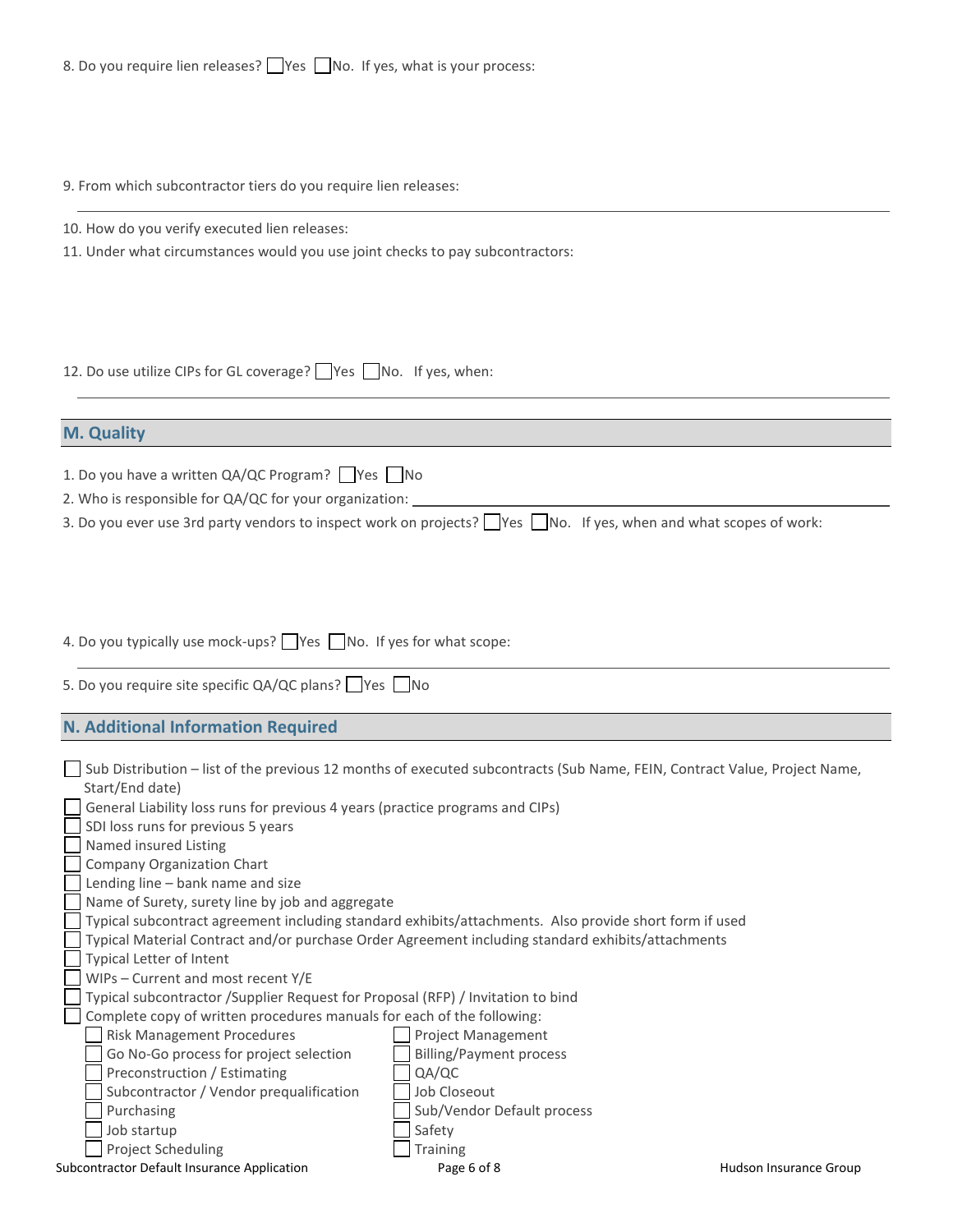You represent that the statements and facts made in this application are true and that no material facts have been suppressed or misstated. It is further agreed by you that each policy or renewal thereof, if issued, is issued in reliance upon the truth of the representations and information in the application.

| Signature           | Date  |  |
|---------------------|-------|--|
| Name                | Title |  |
| <b>Fraud Notice</b> |       |  |

**Arkansas**: Any person who knowingly presents a false or fraudulent claim for payment of a loss or benefit or knowingly presents false information in an application for insurance is guilty of a crime and may be subject to fines and confinement in prison.

**Colorado**: It is unlawful to knowingly provide false, incomplete, or misleading facts or information to an insurance company for the purpose of defrauding or attempting to defraud the company. Penalties may include imprisonment, fines, denial of insurance, and civil damages. Any insurance company or agent of an insurance company who knowingly provides false, incomplete, or misleading facts or information to a policyholder or claimant for the purpose of defrauding or attempting to defraud the policyholder or claimant with regard to a settlement or award payable for insurance proceeds shall be reported to the Colorado. Division of Insurance within the Department of Regulatory Agencies.

**District of Columbia**: WARNING: It is a crime to provide false or misleading information to an insurer for the purpose of defrauding the insurer or any other person. Penalties include imprisonment and/or fines. In addition, an insurer may deny insurance benefits if false information materially related to a claim was provided by the applicant

**Florida**: Any person who knowingly and with intent to injure, defraud, or deceive any insurer files a statement of claim or an application containing any false, incomplete, or misleading information is guilty of a felony of the third degree.

**Kansas**: A "fraudulent insurance act" means an act committed by any person who, knowingly and with intent to defraud, presents, causes to be presented or prepares with knowledge or belief that it will be presented to or by an insurer, purported insurer, broker or any agent thereof, any written, electronic, electronic impulse, facsimile, magnetic, oral, or telephonic communication or statement as part of, or in support of, an application for the issuance of, or the rating of an insurance policy for personal or commercial insurance, or a claim for payment or other benefit pursuant to an insurance policy for commercial or personal insurance which such person knows to contain materially false information concerning any fact material thereto; or conceals, for the purpose of misleading, information concerning any fact material thereto.

**Kentucky**: Any person who knowingly and with intent to defraud any insurance company or other person files an application for insurance containing any materially false information or conceals, for the purpose of misleading, information concerning any fact material thereto commits a fraudulent insurance act, which is a crime.

**Louisiana**: Any person who knowingly presents a false or fraudulent claim for payment of a loss or benefit or knowingly presents false information in an application for insurance is guilty of a crime and may be subject to fines and confinement in prison.

**Maine**: It is a crime to knowingly provide false, incomplete or misleading information to an insurance company for the purpose of defrauding the company. Penalties may include imprisonment, fines, or denial of insurance benefits.

**Maryland**: Any person who knowingly or willfully presents a false or fraudulent claim for payment of a loss or benefit or who knowingly or willfully presents false information in an application for insurance is guilty of a crime and may be subject to fines and confinement in prison.

**New Jersey**: Any person who includes any false or misleading information on an application for an insurance policy is subject to criminal and civil penalties.

**New Mexico**: ANY PERSON WHO KNOWINGLY PRESENTS A FALSE OR FRAUDULENT CLAIM FOR PAYMENT OF A LOSS OR BENEFIT OR KNOWINGLY PRESENTS FALSE INFORMATION IN AN APPLICATION FOR INSURANCE IS GUILTY OF A CRIME AND MAY BE SUBJECT TO CIVIL FINES AND CRIMINAL PENALTIES.

**New York**: General : All applications for commercial insurance, other than automobile insurance: Any person who knowingly and with intent to defraud any insurance company or other person files an application for insurance or statement of claim containing any materially false information, or conceals for the purpose of misleading, information concerning any fact material thereto, commits a fraudulent insurance act, which is a crime, and shall also be subject to a civil penalty not to exceed five thousand dollars and the stated value of the claim for each such violation. All applications for automobile insurance and all claim forms: Any person who knowingly makes or knowingly assists, abets, solicits or conspires with another to make a false report of the theft, destruction, damage or conversion of any motor vehicle to a law enforcement agency, the department of motor vehicles or an insurance company, commits a fraudulent insurance act, which is a crime, and shall also be subject to a civil penalty not to exceed five thousand dollars and the value